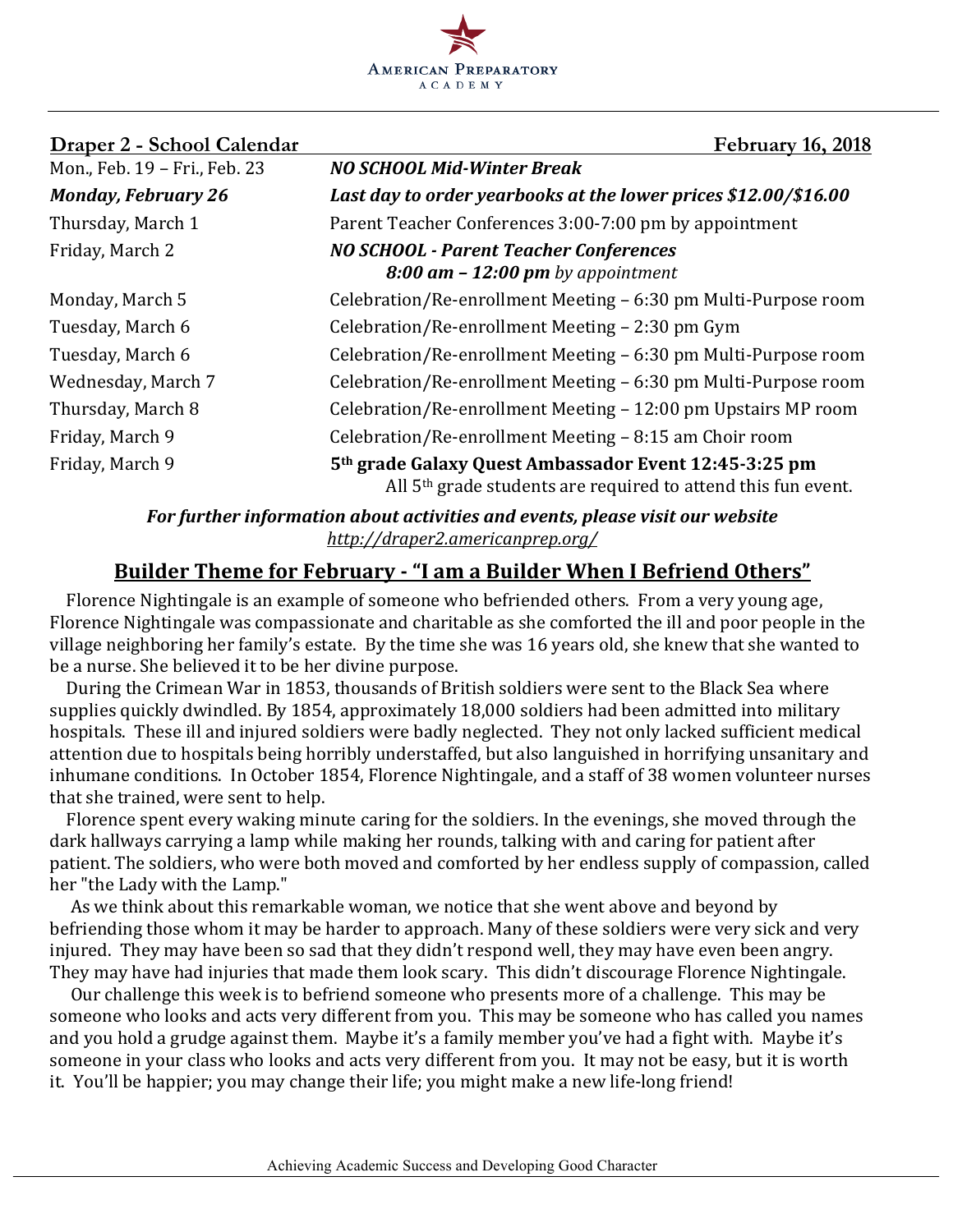

## **Staff Appreciation Week**

### Thank you from our FSO to all of the hands and hearts that made this Staff Appreciation Week so "magical". We couldn't have done it without you!

Aarti Nakra, Amber Buxton, Anantjot Gill, Ann Gubler, Ashwini A, Brenda Kearl, Carole Hollinger, Catherine Jensen, Casey Pace, Chantel Miner, Deborah Archuletta, Gretel De La Cruz, Hailey Slaugh, Hariharaprakash Ravi, Heidi Giles, Inkyung Harris, Jennifer Higley, Jessica Sorensen, Kanchana Warner, Kenzi Garn, Kristy DeVries, Laura Kennedy, Lisa Manderino, Lisa Quintana, Liz Papenfuss, Melissa Johnson, Misti Timpson, Monica Dye, Monica Walter, Neha Gupta, Paula Avila, Racheal, Rochelle Krawiecki, Sarika Chavan, Stacy Allen, Seren Fassbinder, Suzanne Nelson, Telena Dopson, Trinity Paulson, Vaishali Bhagat, Vaishnavi Kothamasu.

#### We loved the artistry and humor of the doors this year as well. Thank you to our resident **artists:**

Veronica Black, Tosha Maenaka, The Ortegas, Tess Douglas, Suzanne Andrus, Suvarni Pai, Stacie Petersen, Shayna Cerny, Shannyn Steinman, Rebecca Roy, Rebecca Hale, Rachel Taylor, Molly Jorgensen, Michelle McCormack, Mandy Brown, Lindsay Neff, Laura Cabrera, Krystal Dong, Kiri Reeves, Janell Peay, Jacqui Maxfield, Holly Archuleta, Heather Huish, Gurleen Kaur, Catherine Jensen, Bryanne Fidler, Brittney Baugh, Beki Hale, Becky Brown, Amber Reade, Alisha Staggs.

### The food and felicity were felt at the Staff Luncheon. Thanks to the kigatsuku helpers who made **the magic happen:**

Smita Virkar, Rayma Sundar, Jeeva Sravanan, Neha Gupta, Dana Saif, Tania Henandez, Melanie Jorgensen, Jessica Drage, Jenny Stark, Tawna White, Druga Ekambaram, Nejwa Elhaddi, Kim Wilson, Tiffany Lynch, Michelle McCormack, Cinthya Carbajal, Virpal Sidhu, Tawnya McMullin, Romy Humphries.

## An especially warm thank you to our fearless leaders and extra milers!

Door Lead: Amber Reade, Staff Luncheon and Shake Lead: Alisha Staggs, Barista: Laura Cabrera, Breakroom Beauty: Shannyn Steinman, Door Decorator Diva: Shayna Cerny (and her family), and our always constant FSO leads: Nicole Harman, Marianne Porter, and Jen Hardy.

#### A very heartfelt "THANK YOU!!" to the vendors who donated their food to provide the extra **boost to help our Staff through the week:**

Cup Bop and Itto Sushi - Our WONDERFUL luncheon!! Einsteins Bagels – One morning of blissful bagels!! Chick-Fil-A – A morning of yummy sandwiches!! Iceberg - Afternoon shakes!! We have been spoiled!!

## **January Reading University Awards**

Mrs. Martir – Swayam Sanghvi Mrs. Elliott - Evan Lee Mrs. Hooton-AMK – Claire Nelson Ms. Guziak - Shreya Sanghvi Mrs. Bailey-AMK – Nora Smith Mrs. Hyer - Parker Kermath Mrs. Hooton-PMK – Alice Park Mrs. Lawrence - Sydney Page Mrs. Bailey-PMK – Luke Freeman Mrs. Sandhu - Khyati Akkiraju Ms. Bodtcher – Aleron Kichenaradjou Mrs. Bodily – Camille Liebsch Ms. Callister – Lia Clayton **Ms. Chappell** - Josh Harman Mrs. Dayberry – Divy Raghav Mrs. Erickson - Jack Ciet Mrs. Henry - Cole Peterson Mrs. Gray - Nate Coleman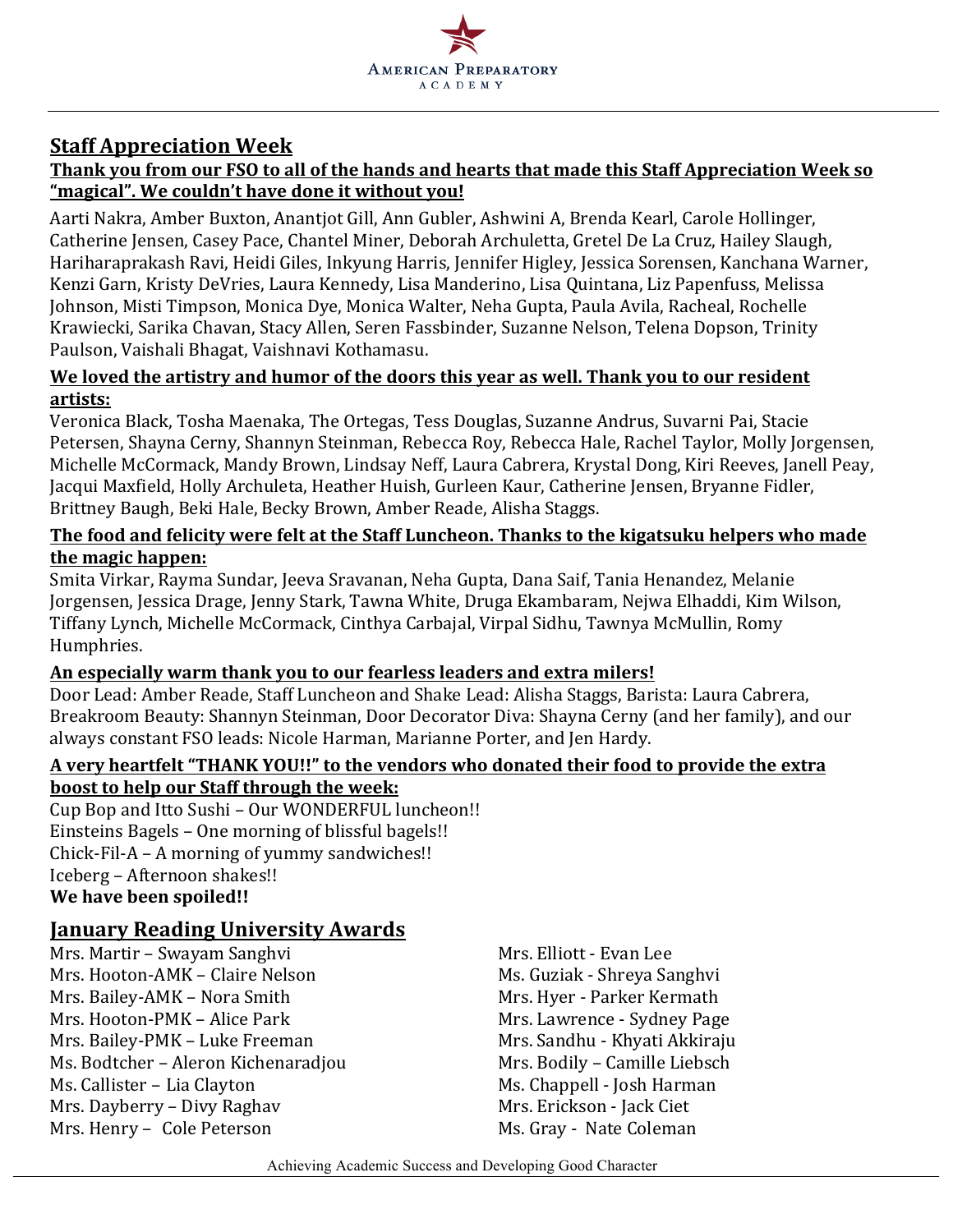

Mrs. Davis – Pelham Ortega Mrs. Hall – James Cuellar Mrs. Foster - Lily Eubanks Mrs. McGrath - Lincoln Chapple Mrs. Glad - Kazuo Taquemasa Ms. Beal - Ethan Vaughn Ms. Robinson – Bryn Jensen Mrs. Clayton - Colbyn Draper Mrs. Stanford – Phillip Lambert Mrs. Cox - John Shafovaloff Mrs. Gow – Victoria Dekman Music Company Mr. Henderson - Kaci Dang Ms. Bohls – Taylor Lertsongkham Ms. Larsen - Emiliano Lopez Mrs. Herrera - Wyatt Haymond Mrs. Madsen - Puneet Chechi Mrs. Strong – Tavin Gatherum Mrs. Wanner – Andrew Bonola

# **Report Cards**

Report cards are still being finalized and will not be printed to take home this week. We apologize for the delay--our staff has been working through a lot of kinks in the process that created this delay. We anticipate on having grades finalized by Monday, Feb. 19th. Parents can check ALMA for 3rd Term grades at that time. Teachers will staple report cards to each student's learning plan when they return on Monday, Feb. 26<sup>th</sup>. If you have any questions or need help accessing your student's grades online, please contact Mrs. Chappell at jchappell@apamail.org or Mrs. Ford at jford@apamail.org

# **<u>Volunteers Needed for Parent Teacher Conference Dinner Thursday, March 1st</u>**

Thank you in advance for helping to provide out Teachers dinner to allow them to stay late for Parent Teacher Conferences. Your kindness and generosity is greatly appreciated. To volunteer, follow the link helow  $-$ 

http://www.signupgenius.com/go/4090a45abac23a1ff2-parent1

# **APA FUN RUN VOLUNTEER HELP NEEDED**

On Friday, May 18th 5-7pm at the Andy Ballard Arena in Draper, American Preparatory Academy will be holding it's first Utah District Fun Run. The purpose of this event is to raise \$20,000 for our sister school in Zambia, Africa. The school currently does not have any toilets and, because of a cholera outbreak, the school was shut down and cannot open until they have toilets built. By raising \$20,000, we can dig latrines, install toilets and the necessary plumbing to allow the school to reopen. We need all hands on deck to reach this huge goal and help our school community in Africa. Please help with this amazing cause and sign up to volunteer in any capacity

at http://www.signupgenius.com/go/20f0548a5ad23a5fd0-funrun. I will set up an initial meeting per sign up category once we get enough volunteers. If you have any questions or suggestions, please email Jill Welch at kjillwelch@gmail.com. Thank you!

## **Autism Article**

Many of us have been touched by autism through a family member, friend or other associate. Here is a wonderful article that was shared with us by one of our families. Please follow the link below to read -**"HERE ARE 10 THINGS EVERY CHILD WITH AUTISM WISHES YOU KNEW"**

http://www.autismsd.org/here-are-10-things-every-child-with-autism-wishes-you-knew.html

## **Want to Form a Carpool?**

Looking for a carpool group? Click here to see our family directory and connect with your friends and neighbors! https://www.zeemaps.com/map?group=1567746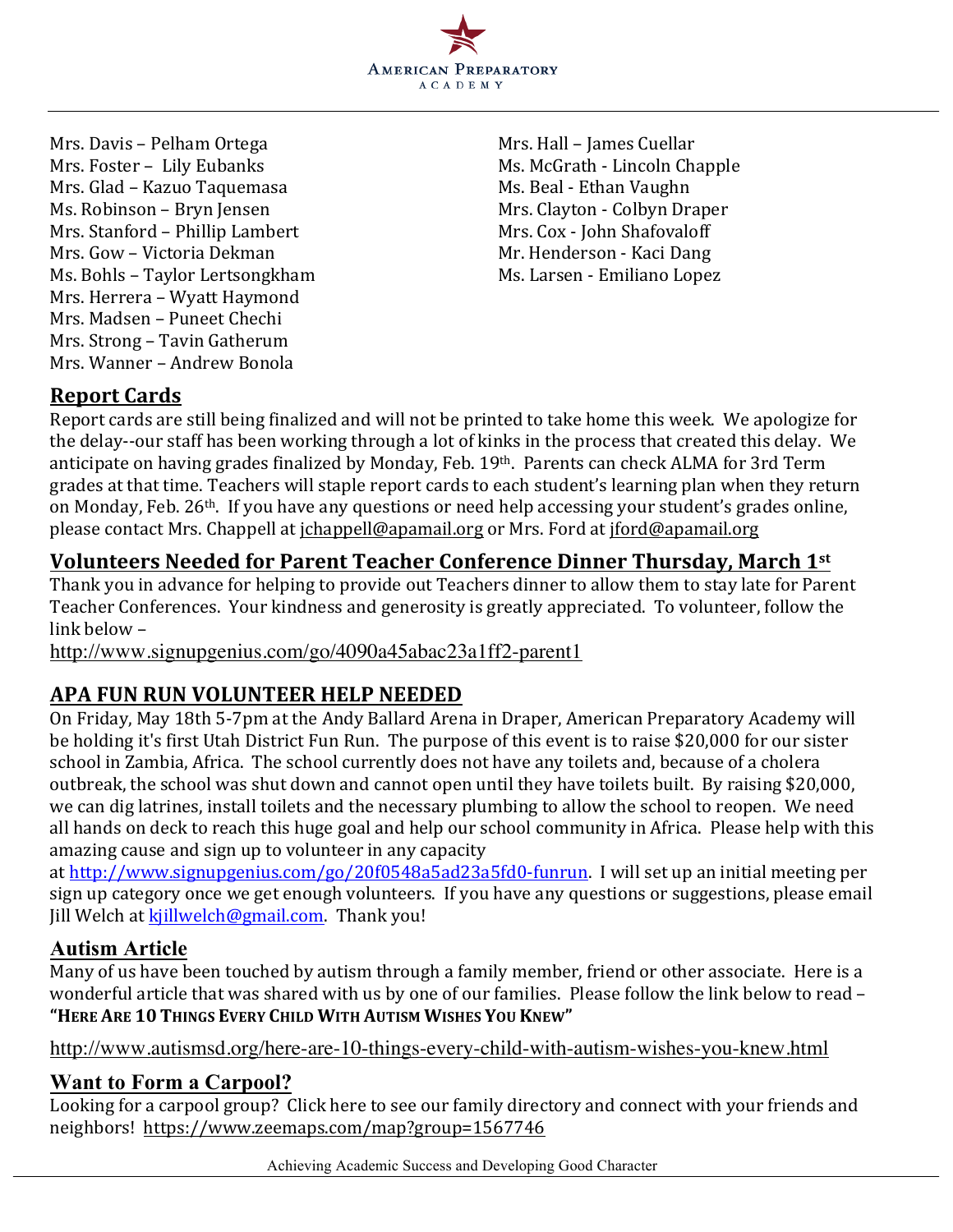

### This information is ALWAYS on the APA website on our Draper 2 campus page under the **"Resources" tab.**

# Lost and Found Items

Our Lost and Found is growing!! Please come and take a look at the items located on the hanging racks and bins located both upstairs by the office and downstairs across from the main office. If you don't see what you're looking for, check with the Front Office (downstairs).

## The Lost and Found items will be "on display" during Parent Teacher Conferences, PLEASE stop by to *see if* we have anything that belongs to you.

Any left-over items will be donated to charity. We want you to pick up any items that could be yours before we continue on with our process.

Thank you!!

# **Girls on the Run**

**WE NEED GIRLS!!** If you are a girl 3rd through 6th grade and you are looking for a meaningful program to sign up for, this is the program for you. Please see the attached flyer to learn more. Then **t**o sign up for this amazing program, please go to the following website and get registered. http://www.girlsontherunutah.org/

**WE NEED COACHES!** If you are a parent, teacher, sibling, aunt, uncle, grandparent, friend (in 9th grade or above) and you want to be part of an amazing program that will change your life, then please visit the website to become a volunteer coach! The more coaches we have the more girls that will get to participate!

https://www.raceplanner.com/siteapplication/signup/Girls-on-the-Run-Utah-Volunteer-Application

# **2018-2019 School Calendar-Draft**

Attached to the electronic newsletter you will find the draft calendar for the 2018-2019 school year. Now you can arrange your vacations and time off accordingly.

# **From Character Development**

\*\*Thank you to all for participating in our Napkin Challenge. We were so impressed with all of the students' enthusiasm. We use a napkin as a COURTESY and a KINDNESS. It is good manners to have a clean mouth, and clean clothes at mealtimes. It shows respect for the people around you when you know how to properly use a napkin. We love that all of our students are experts at using a napkin every day at lunch. Way to go!

\*\*If you have a 5th or 6th grade student, check out the appropriate link below to sign up to help at our Galaxy Quest events in March:

## *FIFTH GRADE:*

http://www.signupgenius.com/go/10c0444afae29abfc1-galaxy

# *SIXTH GRADE:*

www.SignUpGenius.com/go/10C0444AFAE29ABFC1-galaxy1

\*\*We had a wonderful time with Princess Tiana on Thursday, who visited classrooms to compliment our students on their diligent work. Ask your students about her visit! And can they sing to you the song refrain "Almost there! I'm almost there!"??? That's something to remember when the work seems hard... that you're almost there... so keep going. Before you know it, your goal will be accomplished too, just like Tiana's.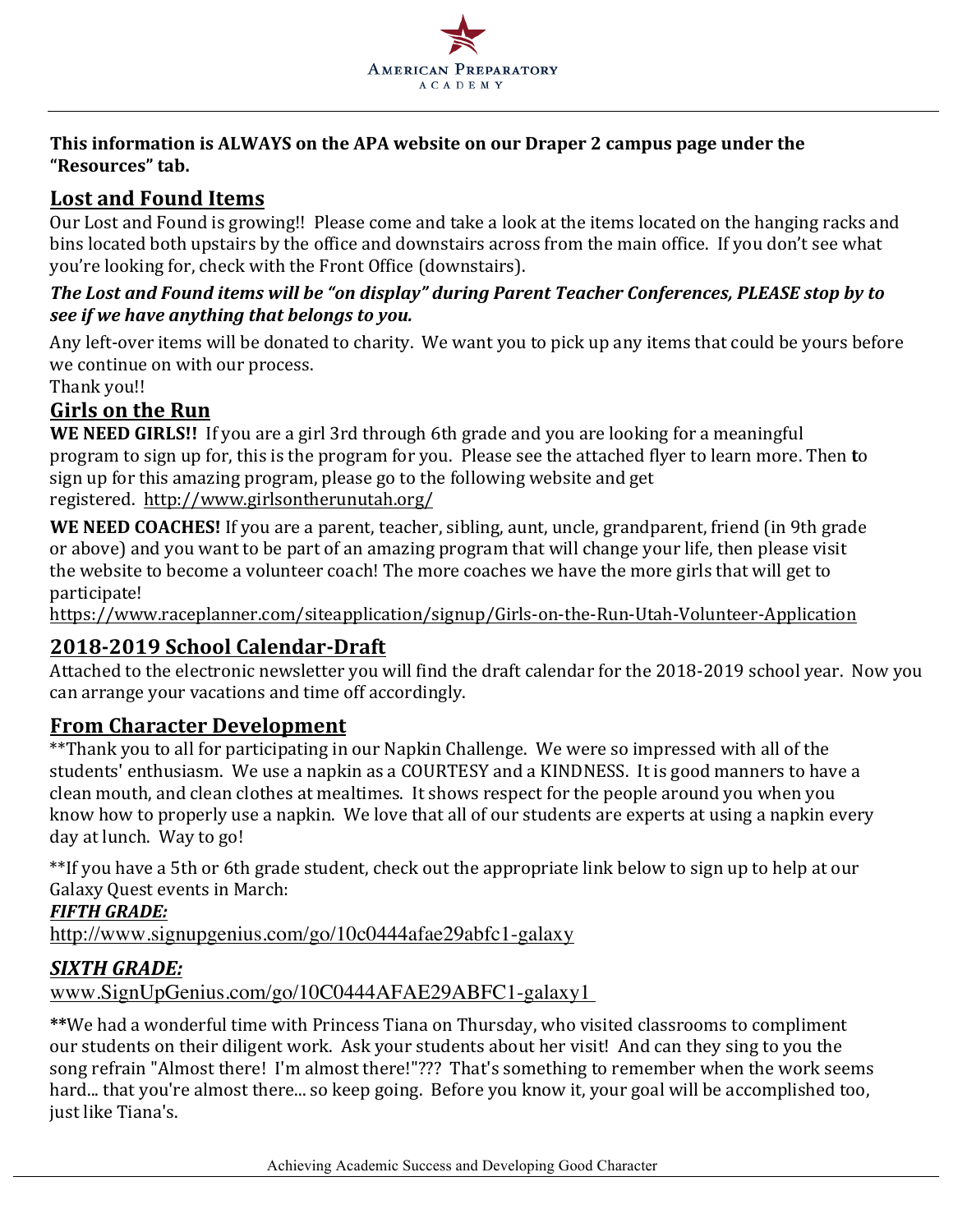

**\*\*THANK YOU** to our sponsor **Mask Costumes** in Salt Lake City. They've helped us get our special visitors (like Tiana) to our school. Check them out the next time you have a costume need, they are amazing. www.maskcostumes.com

\*\* **BUILDER PINS...** If you have ever won a Builder Pin as a student at APA, we'd love to see you wearing it in class. Ms. Jackson and Mrs. Brown will be on the lookout for students wearing their pins when we get back from our winter break. How many will there be???

# **Chores For Rory Campaign**

We are excited to announce a special campaign as part of our Week of Caring and Sharing coming in February. "Chores for Rory" is a fundraising event for the elementary students to honor their classmate Rory Moore, who passed away last fall. Our goal is for every elementary student to earn one dollar to contribute to our "Chores for Rory" fund. With the money the students raise, we are going to purchase a special playground bench in her honor. This is a great way for our elementary students to get involved and we are asking parents to help your children find simple chores they can do to earn a

# quarter per job. *We are going to start collecting the money on Monday, February 5 and will accept donations through Friday, March 2<sup>nd</sup>.* We encourage you to provide chores so

that your children can participate. There will be collection jars in the main office and in the office at the top of the stairs. Students may put money into the jars before and after school and during recess.

## **Got Hours??**

Check out the FSO Bulletin Board just outside the Multi-Purpose Room. We love recognizing our amazing parent volunteers! Submit your hours to volunteerdraper2@apamail.org. We would love to see your name there too!

## **Want to Form a Carpool?**

Looking for a carpool group? Click here to see our family directory and connect with your friends and neighbors! https://www.zeemaps.com/map?group=1567746

#### This information is ALWAYS on the APA website on our Draper 2 campus page under the **"Resources" tab.**

## **YEARBOOK 2017/2018!!**

We are pleased to announce that we will have a 2017/2018 yearbook!! Our wonderful Yearbook committee, Marion Minson, Jori Thomas and Mandy Brown are diligently working toward making a beautiful book to hold all of this year's memories for our students.

Our yearbook is planned to include all color pages and a sturdy soft cover. If you would like to order a hard cover, there will be a minimal additional cost.

## **Standard Yearbook Pricing – Before 2/26/18 – This is a change!!**

 $SoftCover - $12.00$ 

Hard Cover - \$16.00

**Yearbook Pricing - After 2/26/18 & before 4/16/18 (Last date orders will be accepted.)**  $SoftCover - $15.00$ 

Hard Cover - \$20.00

## **Order online at YBPay.lifetouch.com** with the Yearbook ID code: 13453318

# **Pictures For The Yearbook**

Do you have pictures you would like to have considered for our Yearbook? If so, please send them to the following email address and our Yearbook committee will look at them to possibly add to our Yearbook. d2yearbook@apamail.org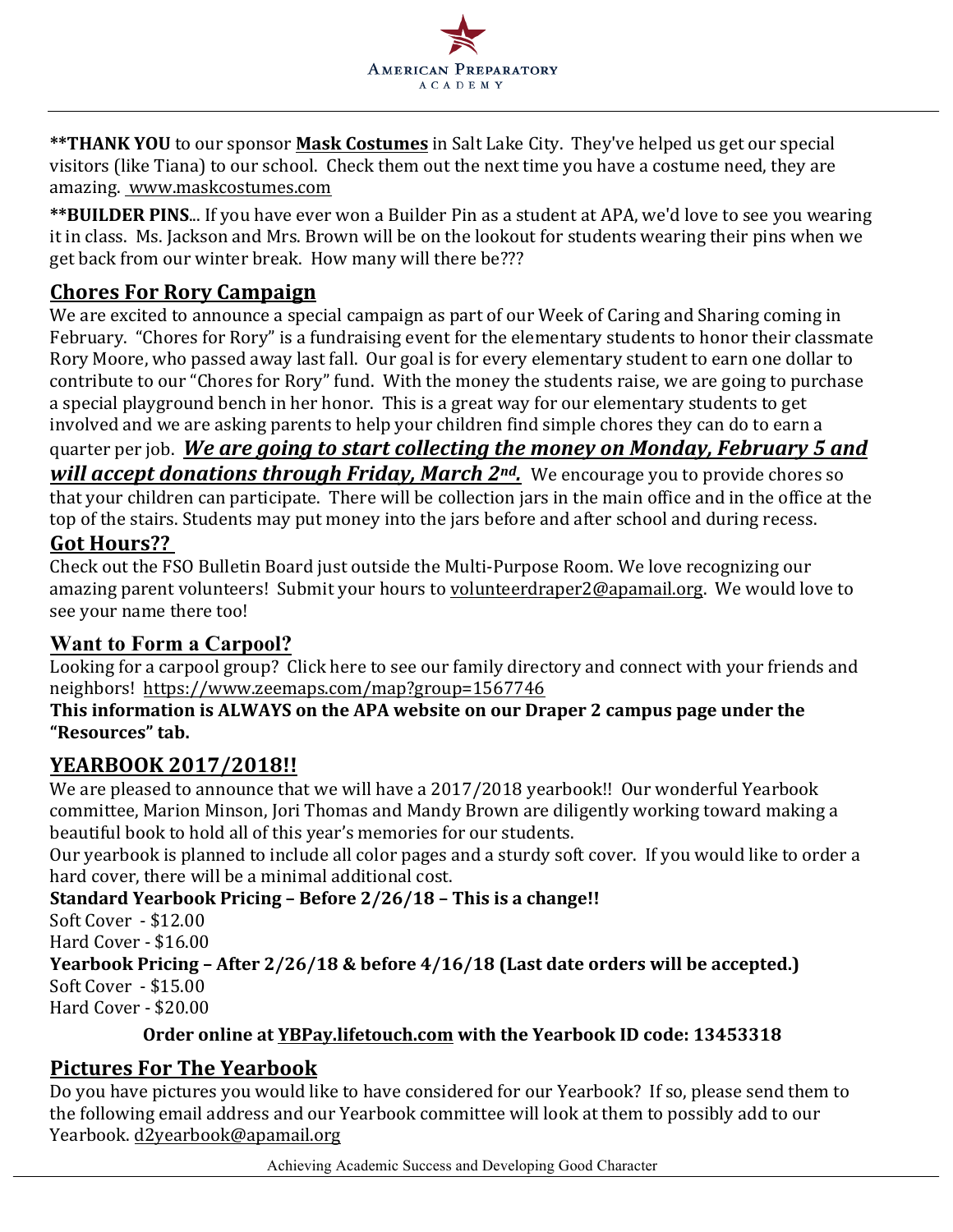

# **APA Sports!!**

# **Race Cats Elite Spring Track Registration is OPEN!**

Practices will be held March 12th-June 9th Mondays and Wednesdays from 4:45pm-6:15pm at Corner Canyon High School. Optional Friday trail runs starting April.

In order to use the same jersey for both seasons, our spring track team will carry the same name as our elite fall cross country team, Race Cats Elite.

Get more information and find the registration link at http://racecats.org/home-page-2/elite-springtrack-field/

Looking forward to a great season! Coach Nan

# **High School Spring Tryout/Meeting Dates And Times**

## **BOYS SOCCER-**

**Open Gyms/Fields-** Wed. February 7<sup>th,</sup> 2:30- 4pm, D2 gym.

Fri. February 9<sup>th</sup>, 3:30-5pm D3 field. Wed. February  $14<sup>th</sup>$ , 2:30-4pm, D2 gym.

Fri. February  $16<sup>th</sup>$ , 3:30-5pm, D2 gym.

## **TRYOUTS- Mon. & Tues. February 26th & 27th, 3:30-5pm.**

## **GIRLS GOLF-**

## Meeting-Tuesday February 27<sup>th</sup>, 3-3:30pm in the choir room.

Meet the coach and get all the year's information.

Practices will begin that next week.

## **BOYS TENNIS-**

**TRYOUTS- Tuesday February 27th, 3:30-5pm at the South Jordan tennis courts (10866 S. Redwood rd.)** 

#### **GIRLS SOCCER-**

#### **TRYOUTS- Wednesday March 7th, 2:30-4:30pm, D3 field.**

We will form a high school and a middle school team so grades 6th-12th are invited.

## **TRACK & FIELD (COED)-**

## Meeting- Monday February 12<sup>th</sup>, 3pm, D3 choir room.

You will get information on the season and those interested will be asked to commit to the season.

## Love & Logic Tip of the Week

## **"Guiding Kids to Own and Solve Their Problems"**

If children are going to survive and thrive in tomorrow's complex world, they need practice solving as many problems as possible... today! The following process is designed to get kids thinking more about their problems than we do.

## **Step 1: Provide a strong and sincere dose of empathy.**

Empathy allows the child to stay calm enough to solve the problem... and learn from it. Experiment with saying something like:

 *"Oh no. This is a problem. I bet that's really upsetting."*

#### **Step 2: Hand the problem back.**

After you have proven that you care, ask:

Achieving Academic Success and Developing Good Character